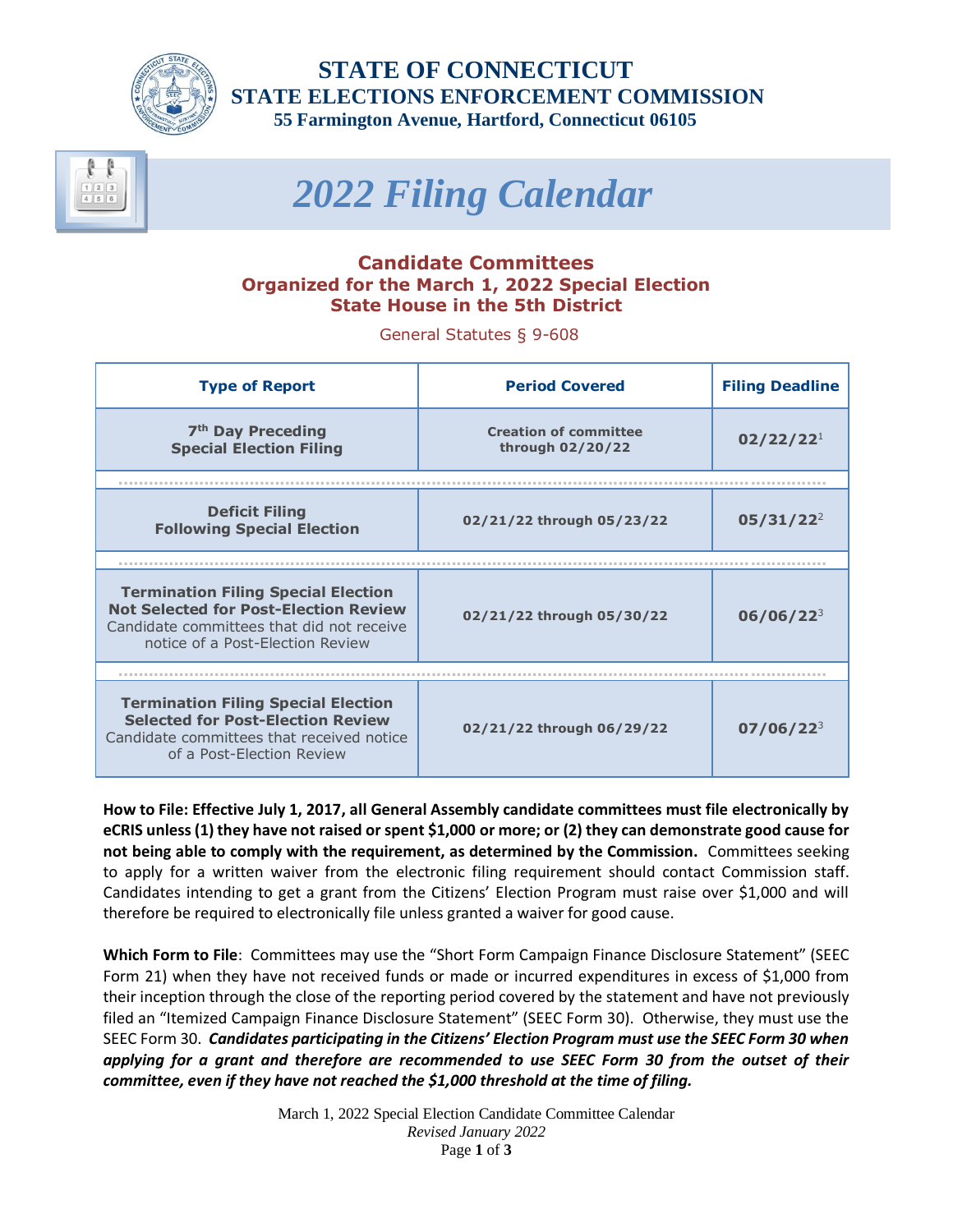Committees should keep in mind that if they opt to file SEEC Form 21's, they will still be required to report *all* activity since inception if and when they receive contributions or make expenditures exceeding the \$1,000 threshold. Reaching the threshold triggers the requirement to file an itemized statement (a "long form" SEEC Form 30). In the case of eCRIS users filing their first SEEC Form 30 after having filed one or more SEEC Form 21's, the committee will be required to: (1) amend the SEEC Form 21 covering the period in which the first financial activity of the committee occurred by changing it to a SEEC Form 30 and reporting that financial activity; (2) amend all subsequent SEEC Form 21's submitted after that initial SEEC Form 21 to change them to SEEC Form 30's and report any activity in those periods and to also correct the summary totals, regardless of whether activity occurred in that particular period; and (3) after this "look back" reporting has been completed in eCRIS, submit the itemized statement (SEEC Form 30), covering the period laid out in the above calendar. If the committee is not filing by eCRIS, then its first filed itemized statement (SEEC Form 30) must cover a period that begins with the committee's date of inception as the start date.

**Type of Report**: The "Type of Report" corresponds to the financial disclosure reports required by General Statutes § 9‐608 (a).

**Period Covered**: The "Period Covered" means the dates for which the committee must report all of its financial activity. The period covered must include the financial activity of the committee beginning the first day not included on the last filed financial disclosure statement and must be complete through 11:59 p.m. of the date of the last day covered. For example, if the committee filed a SEEC Form 30, Initial Itemized Statement accompanying application for public grant for this special election, its seventh day preceding the election filing covers all activity starting at 12:00 a.m. on the first day not included on the prior report and ending at 11:59 p.m. on February 20. If the committee did not apply for a special election grant, the 7<sup>th</sup> day preceding election report covers the period beginning with the date the committee first received funds, the date the committee first made or incurred expenditures, or the date the committee registered (whichever is earliest) and ending at 11:59 p.m. on February 20. Also, if the "Short Form Campaign Finance Disclosure Statement" (SEEC Form 21) was previously used, please see above discussion in "Which Form to File."

**Filing Deadline**: The "Filing Deadline" is the last date on which the committee treasurer may submit his or her disclosure filing. In addition, the disclosure filing *may not be submitted or received* on or before the last day in the period covered. For example, the seventh day preceding the election filing may not be submitted on February 20 or earlier, since it must cover the period ending on February 20. The earliest this report may be submitted or received by the Commission's offices is February 21. Statements not timely filed will be subject to a mandatory \$100 late filing fee.

**When and Where to File**: Statements are to be filed with the State Elections Enforcement Commission. Statements are considered timely filed if they are filed electronically via eCRIS before midnight on or before the filing deadline date or, for those permitted to file by paper, if they are *received* by the Commission's offices after the filing period has begun and by 5:00 p.m. on or before the filing deadline date if delivered by the United States Postal Service, courier service, parcel service or hand delivery. *Committees seeking confirmation of receipt should check their committee's filing status on eCRIS's [Document/Filing](https://seec.ct.gov/Portal/eCRIS/eCrisSearch) Search* **on the Commission's website.**

**NOTE**: Self-funded candidates who have filed a 1B exemption (and therefore do not have a candidate committee) and have made or incurred expenditures over \$1,000 in the aggregate file the SEEC Form 23 in accordance with the same schedule as that of a candidate committee. They must report back from dollar zero, even if some of the activity occurred in a different filing period.

## *Candidate committees in a special election are not required to file quarterly statements.*

March 1, 2022 Special Election Candidate Committee Calendar *Revised January 2022* Page **2** of **3**